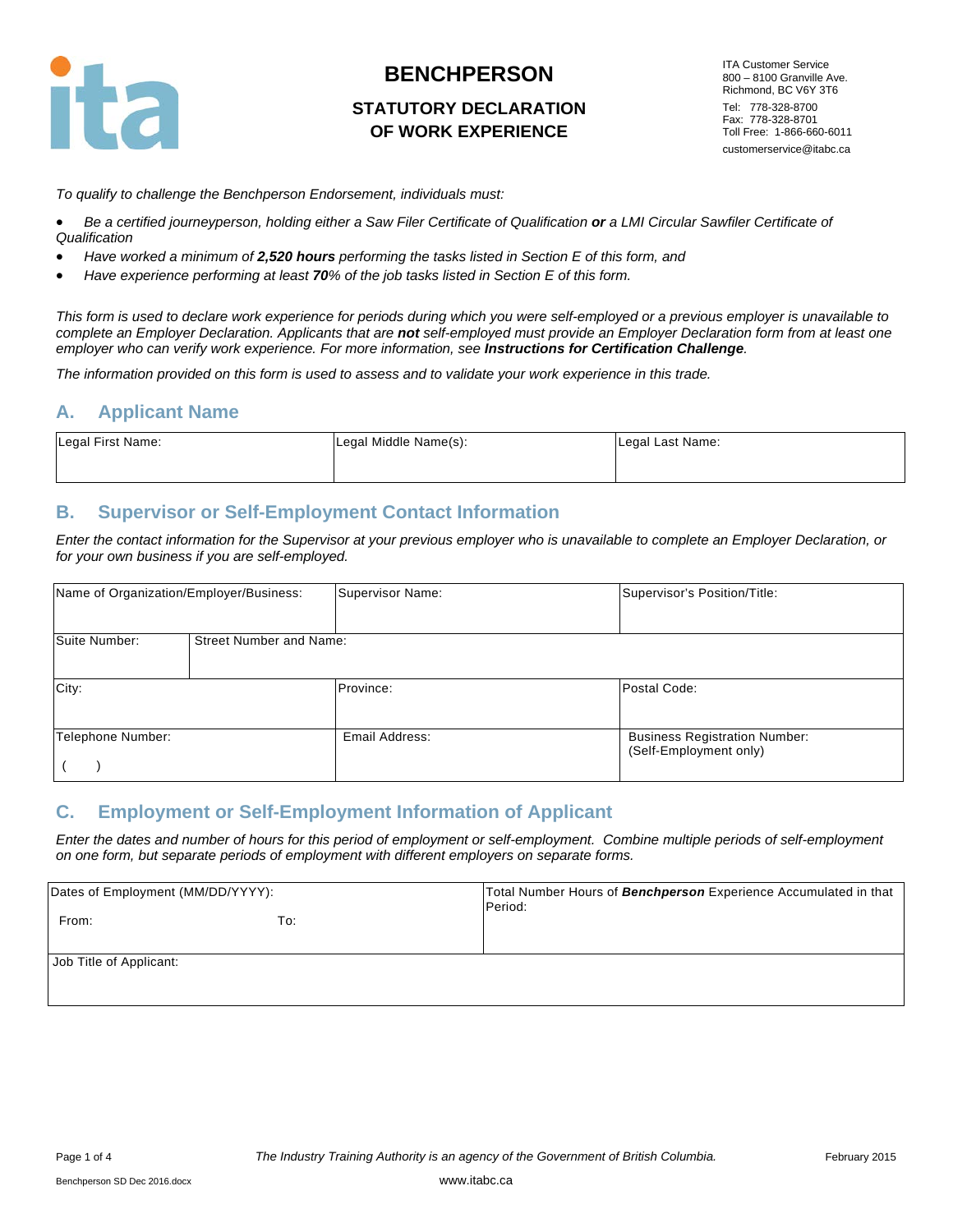

### **STATUTORY DECLARATION OF WORK EXPERIENCE**

ITA Customer Service 800 – 8100 Granville Ave. Richmond, BC V6Y 3T6 Tel: 778-328-8700 Fax: 778-328-8701 Toll Free: 1-866-660-6011 customerservice@itabc.ca

### **D. Reason for Statutory Declaration**

*Indicate why a Statutory Declaration is required for this period of employment:*

| $\Box$ |  | Applicant was self-employe |  |
|--------|--|----------------------------|--|
|--------|--|----------------------------|--|

Applicant Mapple Employer will not complete Employer Declaration

 $\Box$ Employer is no longer in business  $\square$  Employment records are not available

Applicants must attempt to contact current or previous employers to request an Employer Declaration. If you have been unable to obtain an Employer Declaration for any portion of your non-self-employed work experience, indicate the steps you have taken to try to obtain it. If sufficient evidence of steps taken is not provided, the application may not be approved.

# **E. Statutory Declaration of Job Task Performance**

*By checking "Yes" or "No" in the Declaration Response column, indicate whether or not you have performed the job tasks listed below. Cross out any job tasks you did not perform during the period indicated in Section C.*

## **Bench Person Endorsement**

| <b>Job Tasks</b>                                                                                     | <b>Declaration</b><br><b>Response</b> |        |
|------------------------------------------------------------------------------------------------------|---------------------------------------|--------|
| <b>Trade Math</b>                                                                                    | Yes:                                  | $\Box$ |
| Including: Calculate strain.                                                                         | No:                                   | □      |
| <b>Band Saws</b>                                                                                     | Yes:                                  | $\Box$ |
| Including: Troubleshooting, leveling and tensioning, proper tension gauge for type of band, bandmill | No:                                   | $\Box$ |
| alignment and maintenance.                                                                           |                                       |        |
| <b>Saw Welding</b>                                                                                   | Yes:                                  | $\Box$ |
| Including: Butt weld saws.                                                                           | No:                                   | П      |
| Saw Shearboards, Scrapers, Cooling Systems and Hydraulics                                            | Yes:                                  | $\Box$ |
| Including: Hydraulic systems.                                                                        | No:                                   | П      |
| <b>Tension, Level and Bench Saws</b>                                                                 | Yes:                                  | П      |
| Including: Band saw applications, tension requirements, maintenance and repair, heat tension.        | No:                                   | □      |
| <b>Saw Filing Room Machines</b>                                                                      | Yes:                                  | $\Box$ |
| Including: Setup and maintenance of band saw bench, filing room machines and equipment.              | No:                                   | □      |

*Enter the applicant name (repeat on every page of this form).*

| Legal First Name: | Legal Middle Name(s): | Legal Last Name: |
|-------------------|-----------------------|------------------|
|                   |                       |                  |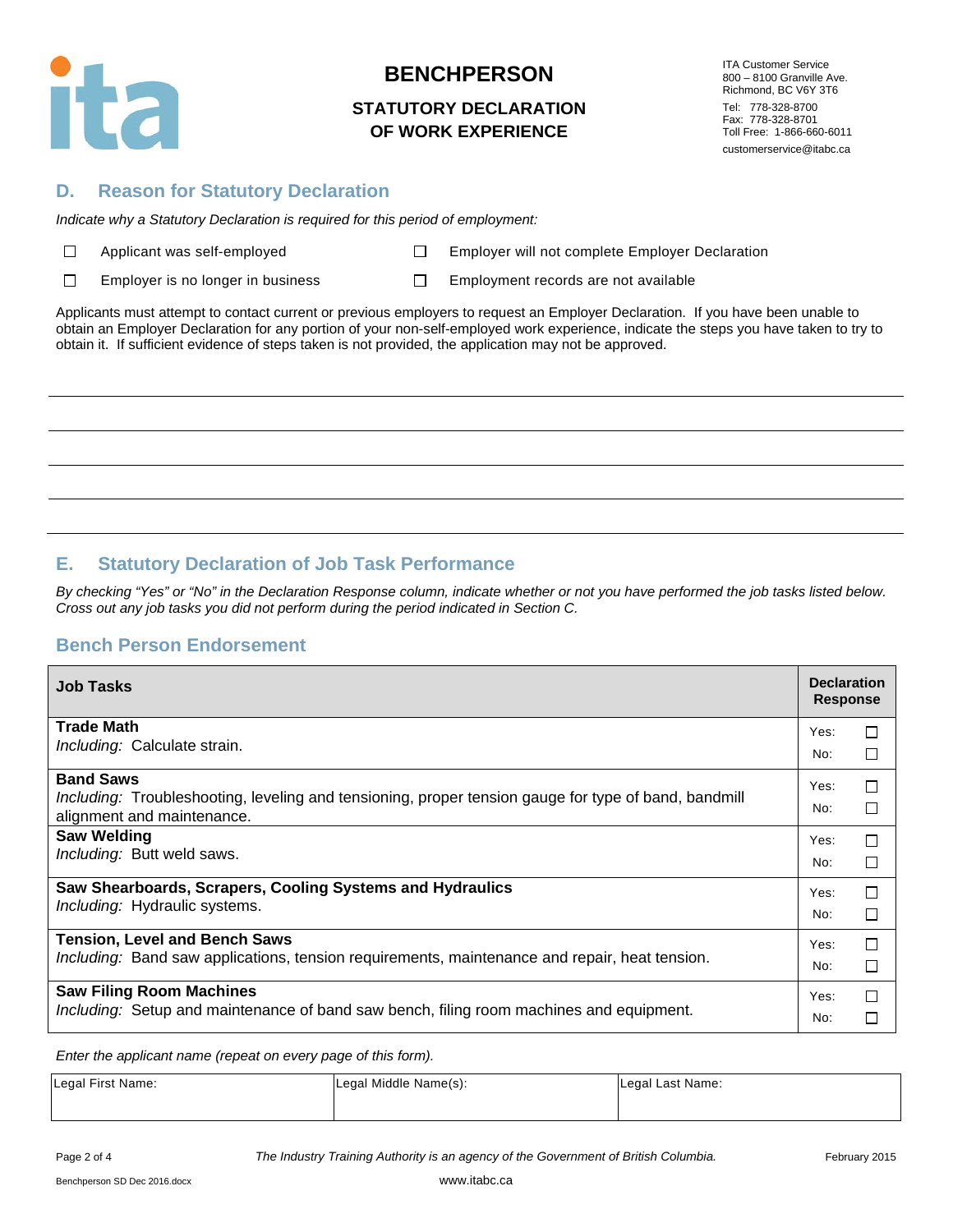

## **STATUTORY DECLARATION OF WORK EXPERIENCE**

ITA Customer Service 800 – 8100 Granville Ave. Richmond, BC V6Y 3T6 Tel: 778-328-8700 Fax: 778-328-8701 Toll Free: 1-866-660-6011 customerservice@itabc.ca

| <b>Job Tasks</b>                                                                                                                                                                                | <b>Declaration</b><br><b>Response</b> |  |
|-------------------------------------------------------------------------------------------------------------------------------------------------------------------------------------------------|---------------------------------------|--|
| <b>Band Mills</b><br>Including: Alignment, maintenance, inspections, grinding of band wheels and crowning of wheels.<br>Alignment of carriage and track. Alignment of infeed and outfeed rolls. | Yes:<br>No:                           |  |

# **F. Confirmation of Prerequisite Credentials or Certificates**

*For some trades, evidence that the applicant has earned prerequisite credentials or certificates is required before the individual is permitted to challenge certification. For those trades, a current or previous employer must verify that the applicant has the required prerequisite credentials. Prerequisite credentials for this trade are listed below.* 

I have verified that the applicant has attained all the prerequisite credentials or certification required to be considered eligible to challenge.

| Either:                                                   |                              |
|-----------------------------------------------------------|------------------------------|
| Saw Filer BC Certificate of Qualification                 | Copy of certificate attached |
| or                                                        |                              |
| <b>LMI Circular Sawfiler Certificate of Qualification</b> | Copy of certificate attached |

# **G. Applicant Signature**

I certify that the information I have provided is accurate. (Note: Collection and protection of personal information on this form is in accordance with the provisions of the Freedom of Information and Protection of Privacy Act.)

| Applicant Name (please print): | Applicant Signature: | Date: (MM/DD/YYYY) |
|--------------------------------|----------------------|--------------------|
|                                |                      |                    |

*Enter the applicant name (repeat on every page of this form).*

| Legal First Name: | Legal Middle Name(s): | Legal Last Name: |
|-------------------|-----------------------|------------------|
|                   |                       |                  |